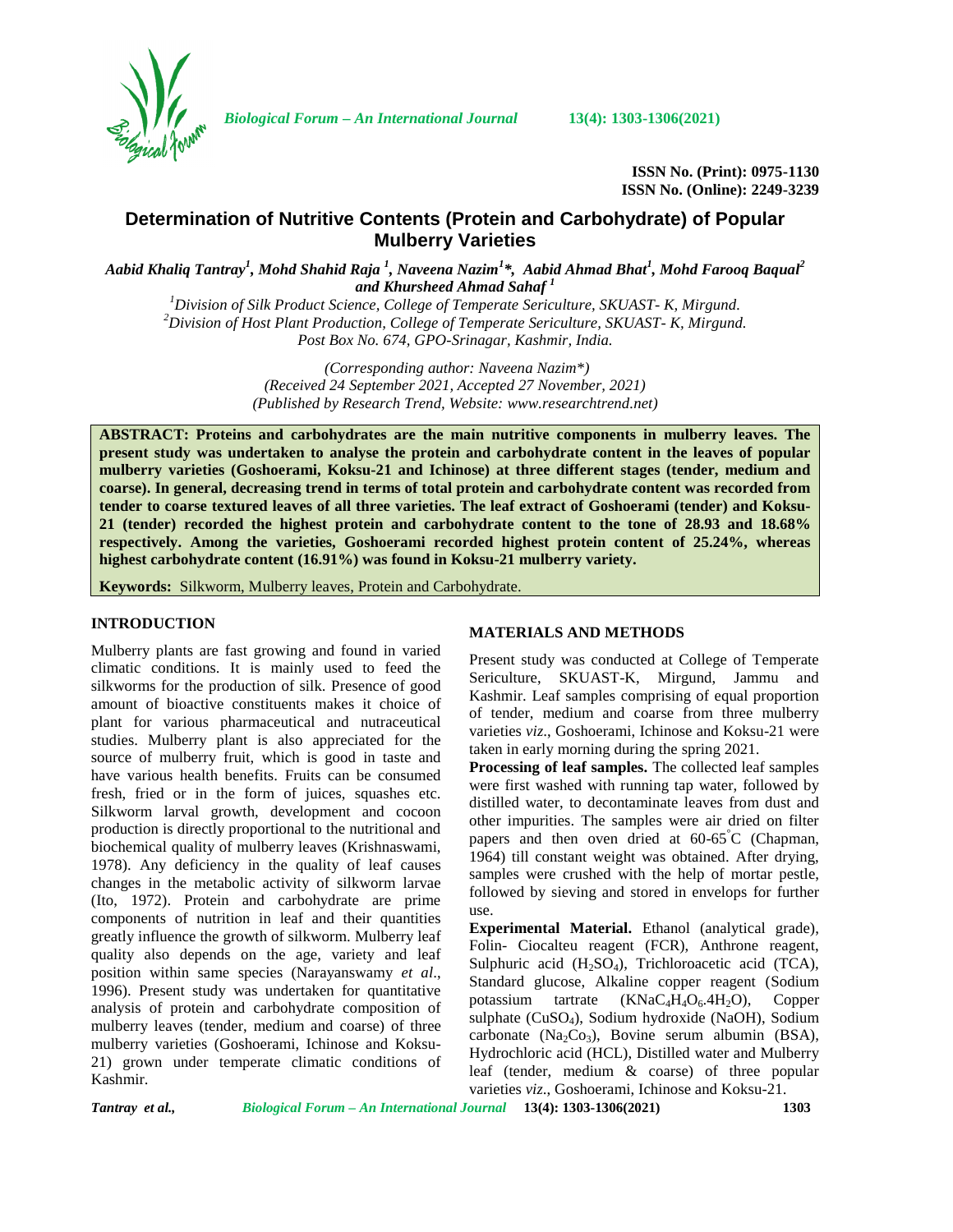**Estimation of total protein content.** Total protein content was measured by colorimetric method described by Lowry *et al.,* 1951. 50mg of dry leaf from each sample was homogenized in 80% ethanol using mortar pestle. Homogenates were centrifuged at 5000rpm for 20 minutes. Supernatants were discarded and residues suspended in 10ml of 10% TCA (Trichloroacetic acid) for 30 minutes. The mixtures were centrifuged at 5000rpm for 10 min and the supernatants discarded. Pellets were washed with 5% TCA and protein precipitates (pellets) were dissolved in 1N NaOH and kept in hot water bath for 30 minutes. The samples were diluted 10 times with distilled water. 1ml was taken as protein sample followed by the addition of 5ml of alkaline copper reagent and allowed to stand for 10 minutes. 0.5ml of 50% FCR reagent was added rapidly and mixed. FCR added mixtures are kept at room temperature for 30 minutes and optical density was taken at 750nm.

**Estimation of total carbohydrate content.** Carbohydrate content in leaf samples was estimated by Thimmaiah 1999, using the anthrone reagent with slight modification. 0.1g of dry leaf samples were taken in test tubes and added with 5ml of 0.5N HCL. Tubes were kept for 3 hours in hot boiling water bath and cooled at room temperature. Dry sodium carbonate was added to neutralize samples till effervescence ended. Volume of tubes were made 10ml with distilled water and 0.05ml from each sample tubes was taken for analysis. Volume of sample tubes was made up to 1ml with distilled water followed by addition of 4ml anthrone reagent. Tubes were kept in boiling water for 8 minutes, cooled rapidly and absorbance of green to dark green colour was read at 630nm.

#### **RESULTS AND DISCUSSION**

**Total Protein.** The results with respect to total protein content of mulberry leaves are presented Table 1 and Fig. 1. In general, tender leaves of Goshoerami recorded significantly highest (28.93%) total protein content followed by tender leaves of Koksu- 21(27.58%) and Ichinose (23.96%). Obtained results coincides with results put forth by Lokesh *et al*., 2012; Murthy *et al*., 2013; Jyothi *et al*., 2016) who reported that the tender leaves of mulberry contain more protein content than medium and coarse textured leaves. High protein content in tender leaves makes it best feed during early stage of larvae where larvae get more nutrition by consuming even less leaf quantity. Protein and carbohydrate content are the major nutritional component in leaf and directly influences the larval growth. Krishnaswami (1978) reported that the constituents like water, total sugars, soluble sugars, proteins, crude fiber and minerals are efficiently consumed by silkworm larvae.

**Total carbohydrate.** Results of carbohydrate content in mulberry leaves are presented in Table 2 and Fig. 2. Highest carbohydrate content was observed in Koksu- 21 tender (18.68), followed by Ichinose tender (16.98%) and Goshoerami tender (14.48%) which declined gradually within increasing growth periods. More photosynthetic products to upper leaves can be related to the higher carbohydrate composition in the tender (upper leaves) than lower leaves and its depletion can be attributed to genotypic character of matured leaves. Current results are in conformity with the results obtained by (Lokesh *et al*., 2012; Murthy *et al.,* 2013) who reported that the tender leaves of mulberry contain more carbohydrate content than medium and coarse textured leaves.

| <b>Leaf Stage</b> | <b>Mulberry varieties</b> |          |          |       |  |
|-------------------|---------------------------|----------|----------|-------|--|
|                   | Goshoerami                | Koksu-21 | Ichinose | Mean  |  |
| Tender            | 28.93                     | 27.58    | 23.96    | 26.82 |  |
| Medium            | 25.49                     | 24.58    | 23.68    | 24.58 |  |
| Coarse            | 21.29                     | 20.36    | 18.87    | 20.18 |  |
| <b>Mean</b>       | 25.24                     | 24.17    | 22.17    |       |  |

**Table 1: Protein content (%)in leaves of different mulberry varieties.**

 $C.D (p 0.05)$ 

Varieties =  $0.0143$ ; Leaf type =  $0.0143$ ; Varieties  $\times$  leaf type =  $0.025$ 

|  | Table 2: Carbohydrate content (%) in leaves of different mulberry varieties. |  |
|--|------------------------------------------------------------------------------|--|
|  |                                                                              |  |

| <b>Leaf Stage</b> | <b>Mulberry varieties</b> |          |                 |        |  |
|-------------------|---------------------------|----------|-----------------|--------|--|
|                   | Goshoerami                | Koksu-21 | <b>Ichinose</b> | Mean   |  |
| Tender            | 14.48                     | 18.68    | 16.98           | 16.713 |  |
| Medium            | 13.93                     | 16.25    | 16.66           | 15.613 |  |
| Coarse            | 12.66                     | 15.8     | 14.83           | 14.430 |  |
| <b>Mean</b>       | 13.69                     | 16.91    | 16.16           |        |  |

 $C.D (p 0.05)$ 

Varieties =  $0.1043$ ; Leaf type =  $0.1043$ ; Varieties  $\times$  leaf type =  $0.181$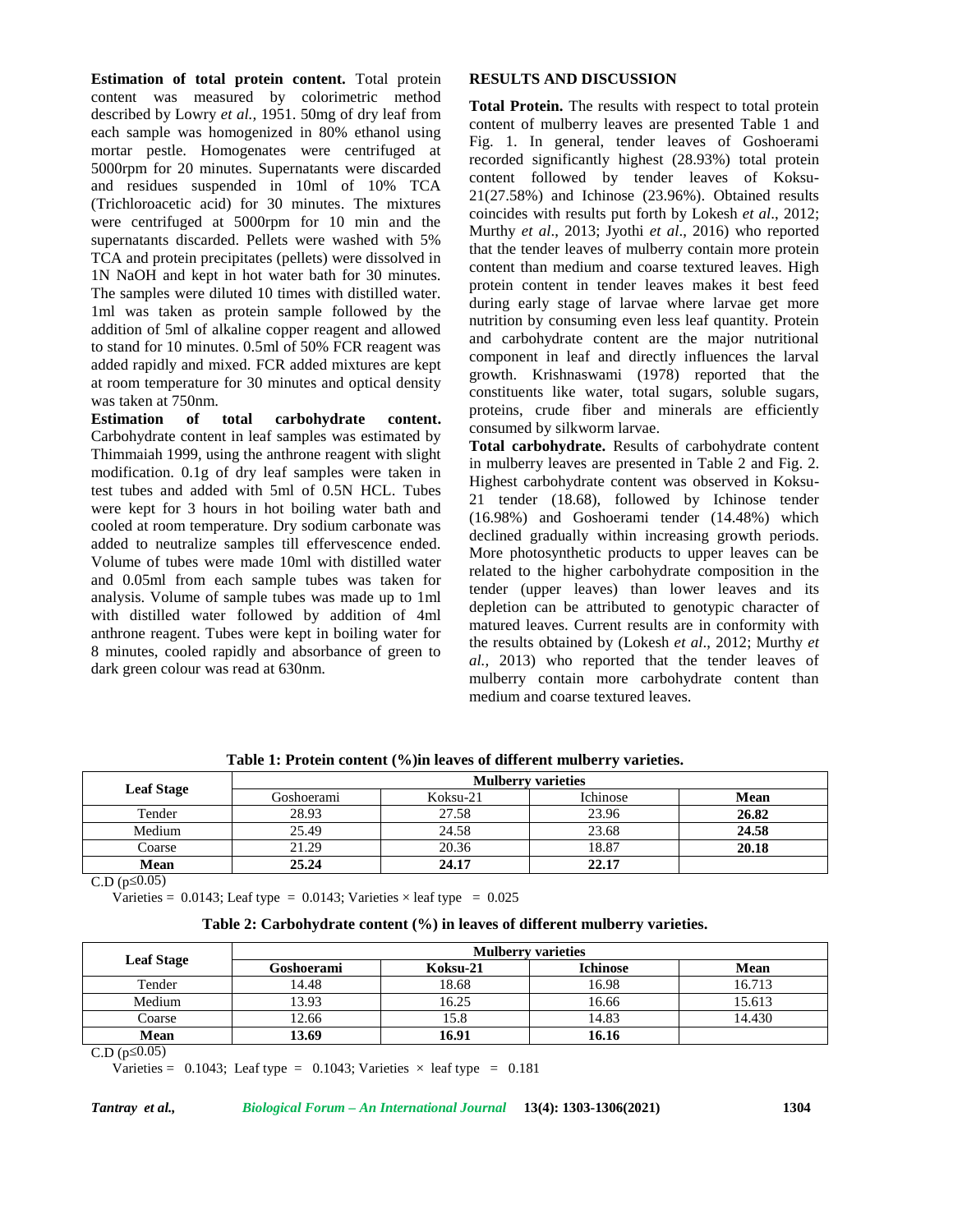

**Fig. 1.** Graphical representation of total protein content in different leaf varieties of mulberry.



**Fig. 2.** Graphical representation of carbohydrate content in different leaf varieties of mulberry.

# **CONCLUSION**

Goshoerami is a popular cultivar of temperate regions like Kashmir. Highest protein content in the tender stage of the leaves surmises about the possibility of its utilization during chawki silkworm rearing. In addition, significant amount of protein and carbohydrate content in the Koksu-21 variety suggests its potential for being utilized in chawki rearing of silkworms.

# **FUTURE SCOPE**

Mulberry leaves have since long being utilized as a potential source for nutraceutical and biomedical applications. The present investigation of analysis of protein and carbohydrates in the leaves of the selected mulberry varieties is very important for providing reliable data for the use in many areas of nutrition, food science and health. The study shall benefit the researchers for development of mulberry leaf based nutraceutical products in addition to generate a standardized approach of the analytical method for accurate and reliable determination of the protein and carbohydrate contents.

**Acknowledgment.** The authors are highly thankful to BIRAC, New Delhi for funding the requisite chemicals. **Conflict of Interest.** None.

## **REFERENCES**

- Chapman, H. D. (1964). Suggested foliar sampling and handling techniques for determining the nutritional status of some field, horticultural and plantation crops. *Indian Journal of Horticulture; 21*: 97-119.
- Ito, T. (1972). An approach to nutritional control mechanisms in silkworm *Bombyx mori* L. *Israel Journal of Entomology*, *7*: 1-6.
- Jyothi, M., Pratap, M., Seenaiah, R., and Thimma, N. S. (2016). Biochemical Analysis and Protein Profile through SDS-page in Leaves of four (RC-1, RC-2, G- 2and G-4) Mulberry (*Morus alba* L.) Cultivars. *International Journal of Recent Scientific Research*, *7*(4): 10296-10300.
- Krishnaswami, S. (1978). New Technology of silkworm rearing, Bull No-2 CSRTI, Mysore, India: 1-20.
- Lokesh, T. S., Ananthanarayana, S. R. and Shivashankar, M. (2012). Influence of vermicompost on improved mulberry varieties of nutrient status of leaf maturity